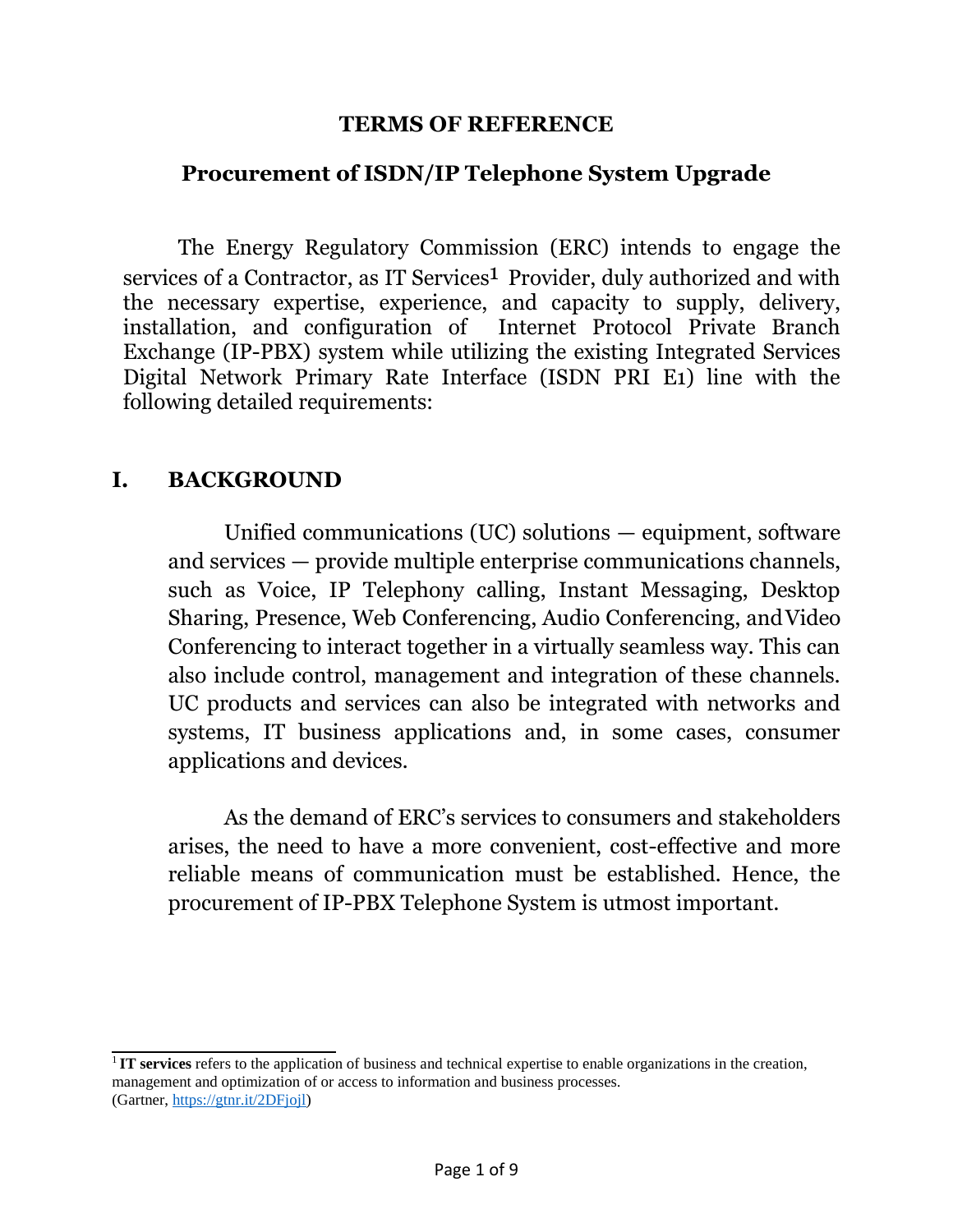

Figure 1. Existing ERC Telephone System

The ERC utilized the PLDT's ISDN-PRI E1 line for telecommunications service. Based on the figure above, the ERC implemented analog equipment and digital equipment for telephone system using Avaya IP Office 300 and Audiocodes Mediant 1000 respectively. The said telephone system is being utilized for more than nine (9) years.

The upgrade is necessary because both equipment and software (MS Mediation Server, MS OCS R2 server) are already end-of-life or obsolete. Further, the project aims to address the Commission's increasing needs for communication services.



Figure 2. Proposed ERC Telephone System Upgrade Diagram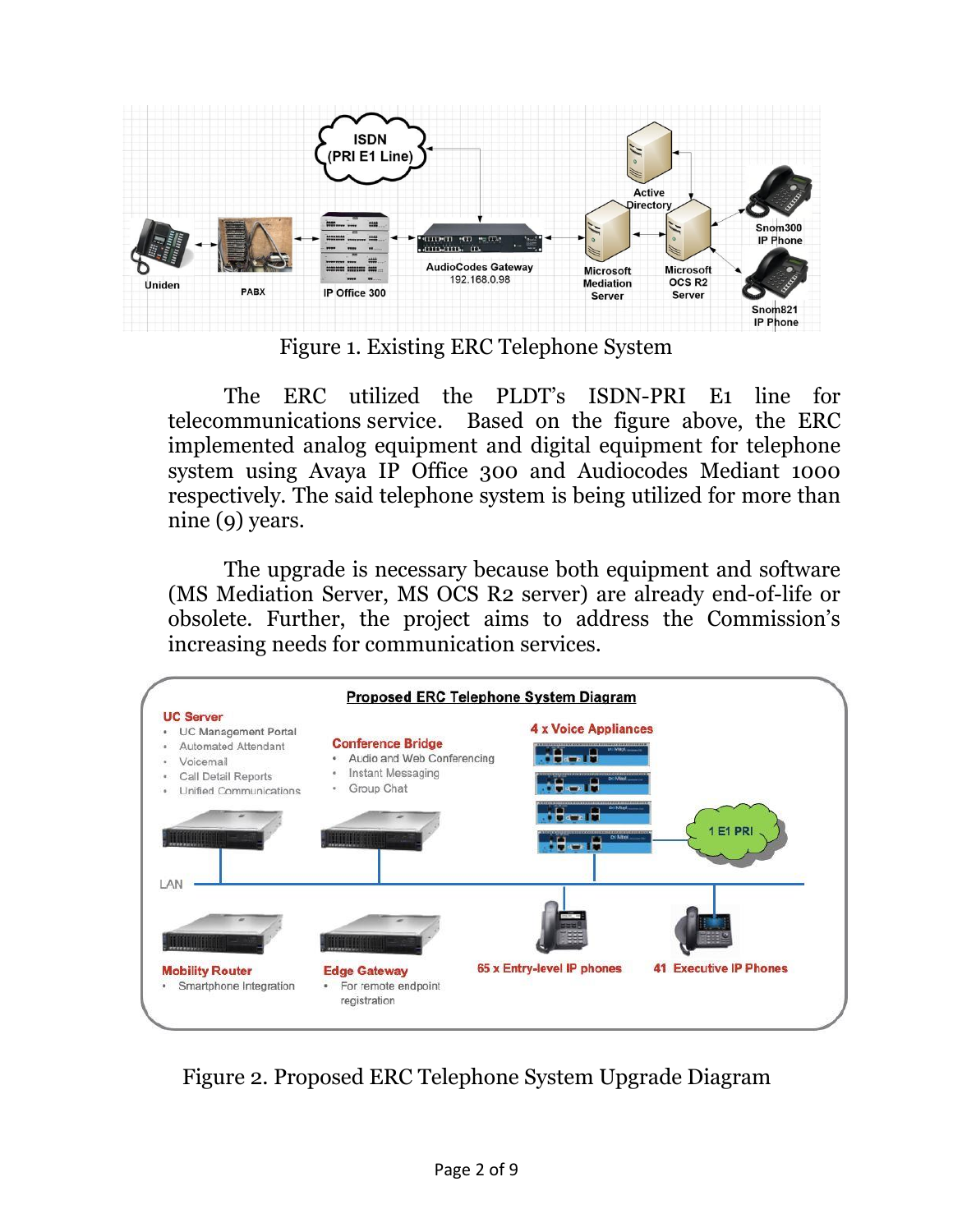## **II. CONTRACT PERIOD**

The contract period shall cover ninety (90) days upon receipt of Notice to Proceed (NTP).

## **III. APPROVED BUDGET FOR THE CONTRACT (ABC)**

- 1. The Fund for this engagement shall be sourced from the General Appropriations Act (GAA) for the fiscal year 2020 of the ERC.
- 2. The ABC for the project is **Eight Million (PhP8,000,000.00)** inclusive of all government taxes and other fees and charges.

## **IV. MODE OF PROCUREMENT**

The Procurement of the Energy Regulatory Commission's ISDN/IP Telephone System Upgrade (Project) shall be undertaken through Competitive Bidding pursuant to RA No. 9184 and its 2016 Revised IRR.

## **V. QUALIFICATIONS OF THE SERVICE PROVIDER**

The Contractor should have the necessary eligibility, experience and expertise in providing the service, with the following credentials:

- 1. Must be a certified integrator/equipment provider with at least 5 years experience in Unified Communications infrastructure. The Service Provider must submit proof/s to support their five (5) years of experience in proving Unified Communications infrastructure (e.g., notarized undertakings, list of contracts, etc);
- 2. Must be a Certified solutions partner.
- 3. Must have at least 3 Unified Communications Engineer certified by the manufacturer of the brand being offered.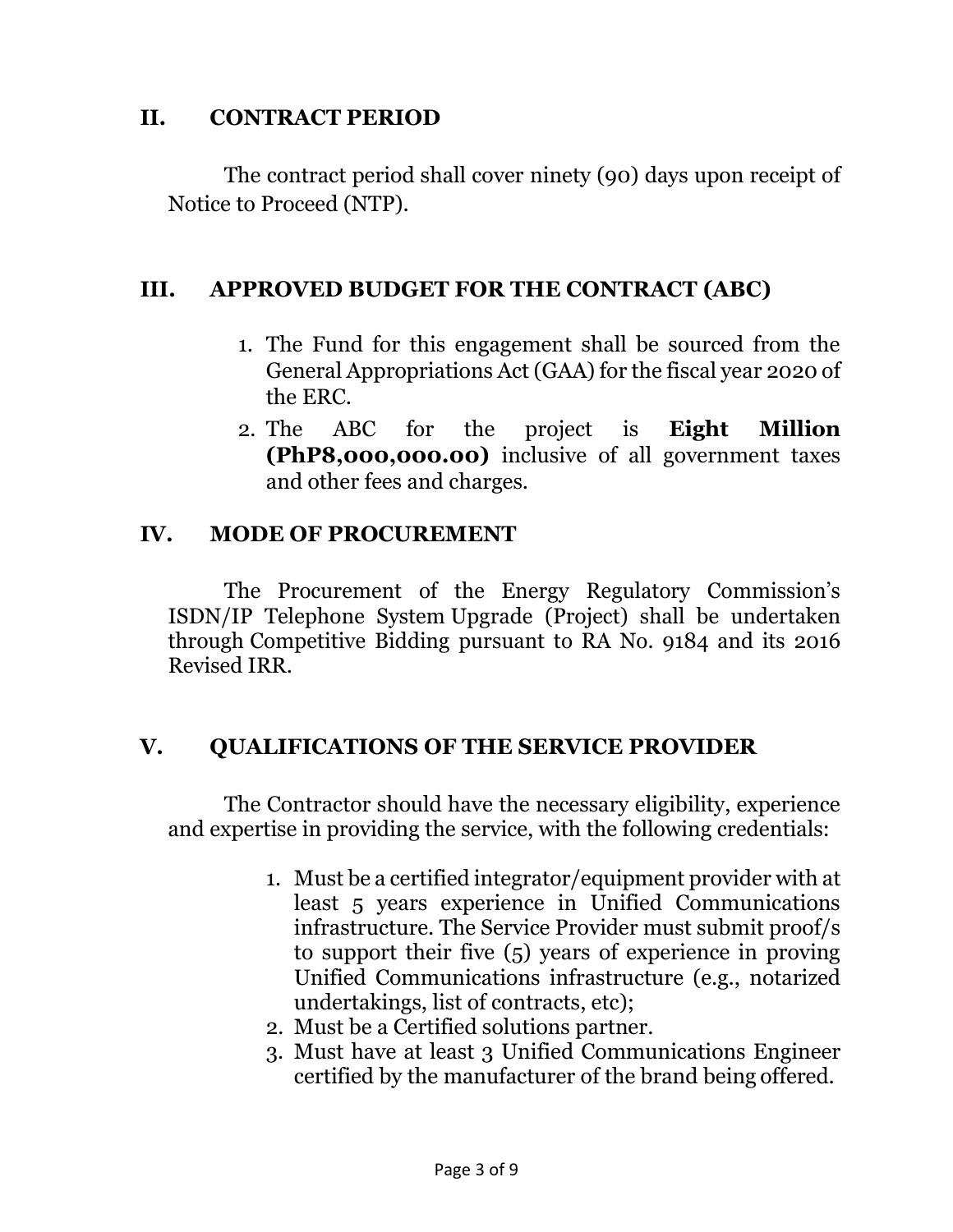## **VI. MINIMUM TRACK RECORD**

The ERC desires a Contractor who has completed, within the last five (5) years from the date of submission and receipt of bids, a single largest contract that is similar to the Contract to be bid. A similar contract must be a contract the value of which must be at least fifty percent (50%) of the Approved Budget for the Contract (ABC).

## **VII. SCOPE OF WORK AND DELIVERABLES**

| <b>Activities</b>                                    | <b>Estimated</b><br><b>Working Days</b> |
|------------------------------------------------------|-----------------------------------------|
| 1. Delivery of the appliance                         | <b>60 Days</b>                          |
| 2. Evaluation and discussion of the<br>network setup | 3 Days                                  |
| 3. Installation, configuration and<br>testing        | 20 Days                                 |
| 4. Transfer of knowledge to end-<br>users            | 7 Days                                  |

### **A. Activities:**

# **B. Detailed Specifications:**

## **1. IP-PBX SYSTEM**

# **a.General Features:**

- 1) PSTN connection using one (1) E1 PRI
- 2) 108 units IP phone and 1-unit PC-based attendant console
	- a) 41 units of IP phones of executive level IP phones w/ VPN capability
	- b) 65 units of entry level IP phones
	- c) 2 units enterprise grade IP conference phone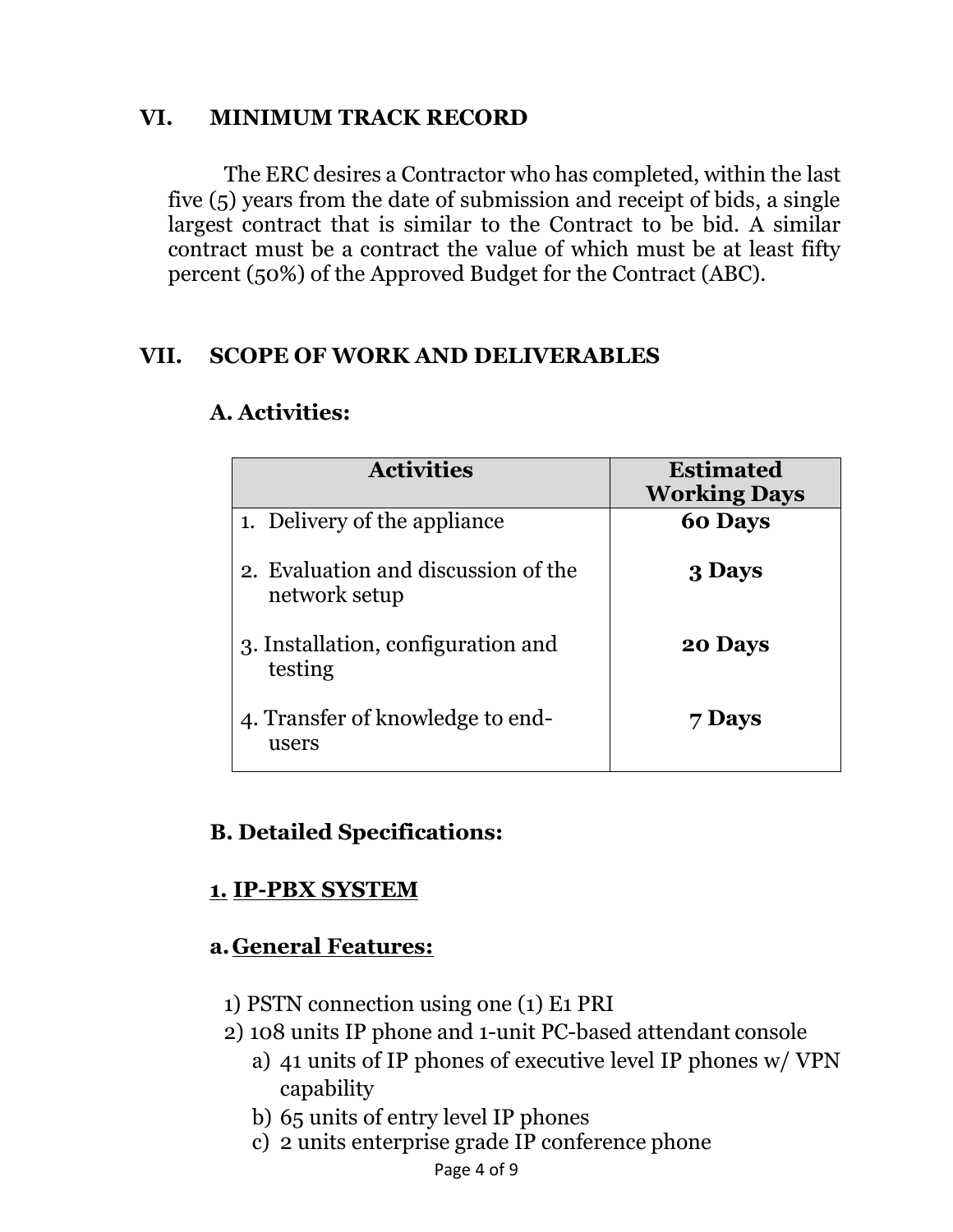- 3) Extension licenses consisting of the following:
	- a) 248 voicemail licenses
	- b) 248 unified communications client licenses
	- c) 248 softphone licenses
	- d) 248 instant messaging licenses
- 4) 108 mobility licenses
- 5) 11 SIP trunk licenses
- 6) At least 90 auto attendant ports
- 7) 10 audio conferencing ports
- 8) 10 web collaboration ports

Please see **Annex "1"** for the features of the above listed IP phones Please see **Annex "2"** for the deployment list Please see **Annex "3"** for more details on the IP-PBX features Please see **Annex "4"** for more details on the unified communication functionalities

# **b. IP-PBX SYSTEM HARDWARE**

- 1) Supply, delivery, and installation of six (6) units enterprise grade PoE switch
- 2) Supply, delivery, and installation of 19-inch rack cabinet
- 3) Must be 19 inch rack mountable in design
- 4) Busy Hour Call Completion (BHCC) of at least 50,000 calls
- 5) Must be capable to support third party SIP endpoints
- 6) Must be solid-state in design and not based on hard disk technology
- 7) Must be fully scalable. Upgrade should be seamless.
- 8) Fully redundant system or CPU for high availability during server or gateway failure
- 9) Dual local area network (lan) ports for the IP-PBX's voice hardware for provide high availability
- 10) Main IP-PBX and branch gateways must be able to function as a single image system and can be managed in a centralized location
- 11)Standard local survivability on branch gateway side in case of WAN outage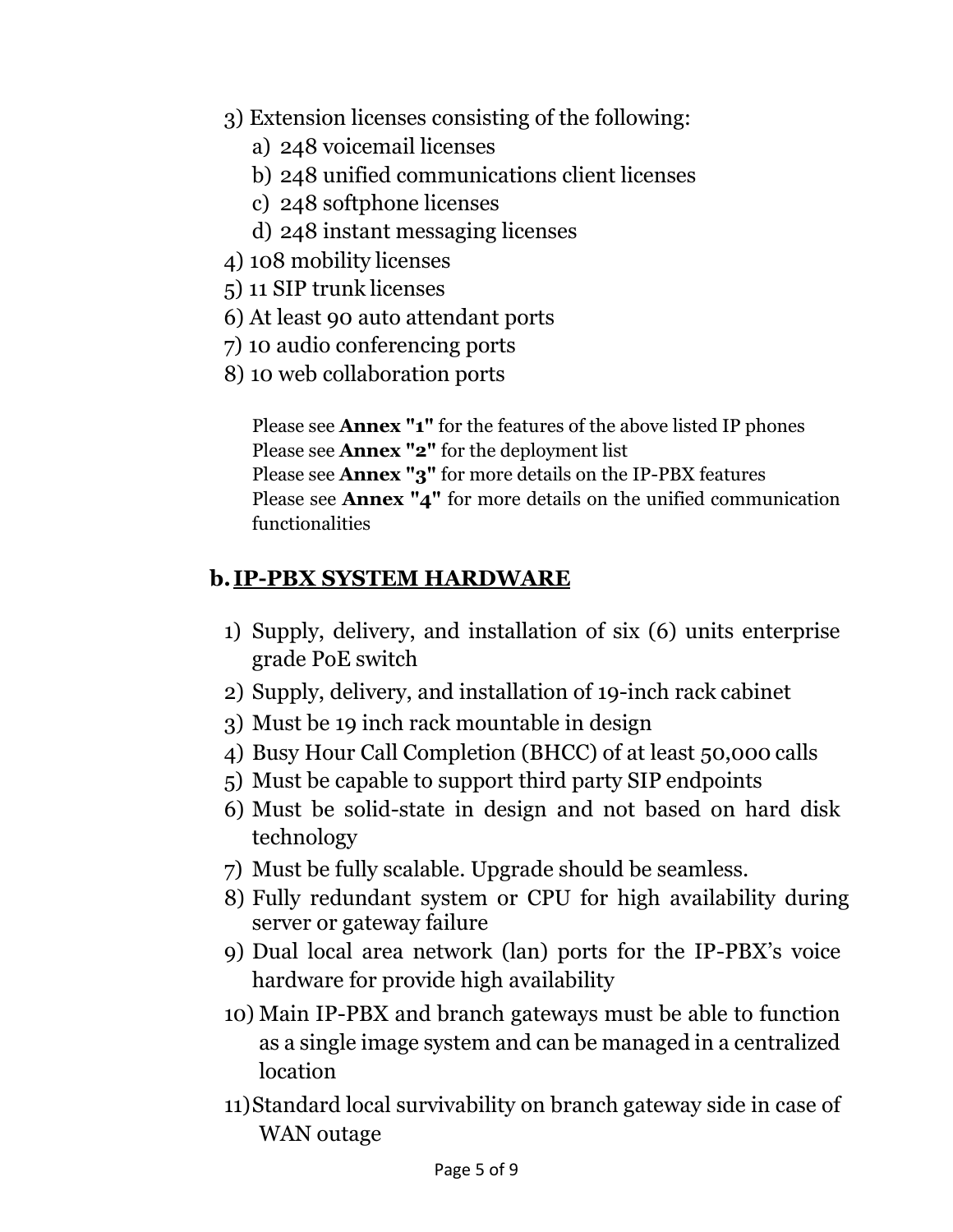- 12) IP PBX should have the capability to survive (make and receive calls) even if main server fails
- 13) Support for N+1 Redundancy
- 14) Supports Simple Network Management Protocol (SNMP)
- 15) Must have paging output interface

Please see **Annex "5"** for more details on the network hardware requirements

## **c. IP-PBX SOFTWARE**

- 1) Licenses can be used for all types of phones
- 2) Licenses must be transferrable in any site of the deployment
- 3) All system licenses (e.g. extension, application and device) should be perpetual and must not be renewed monthly or annually. The ERC recognizes that any upgrade on the software assurance beyond the one (1) year warranty period may not be included.
- 4) Patches, bug fixes, minor and major software upgrades for the proposed system during warranty period should be included at no additional cost
- 5) Has a single management interface for administration and monitoring of all applications including conference bridge and mobility server
- 6) Management system can be accessed via a web browser
- 7) Initial setup and configurations shall be done by the service provider
- 8) The entire configuration, management and reporting should be managed centrally by a single management portal. Configurations done in the main site should automatically be replicated at remote sites. It should also provide a single view of the entire VOIP network of all sites.
- 9) The IP-PBX management system should be able to display connectivity and service status for all gateways and IP phones in any site of the deployment
- 10) The IP-PBX management system should be able to monitor all ERC sites under a single application window
- 11) Administrator/s should get an email notification in the case of any minor or major failure within the IP-PBX System
- Page 6 of 9 12) Should have the capability to manage and control the bandwidth of voice calls that goes in/out on the main site or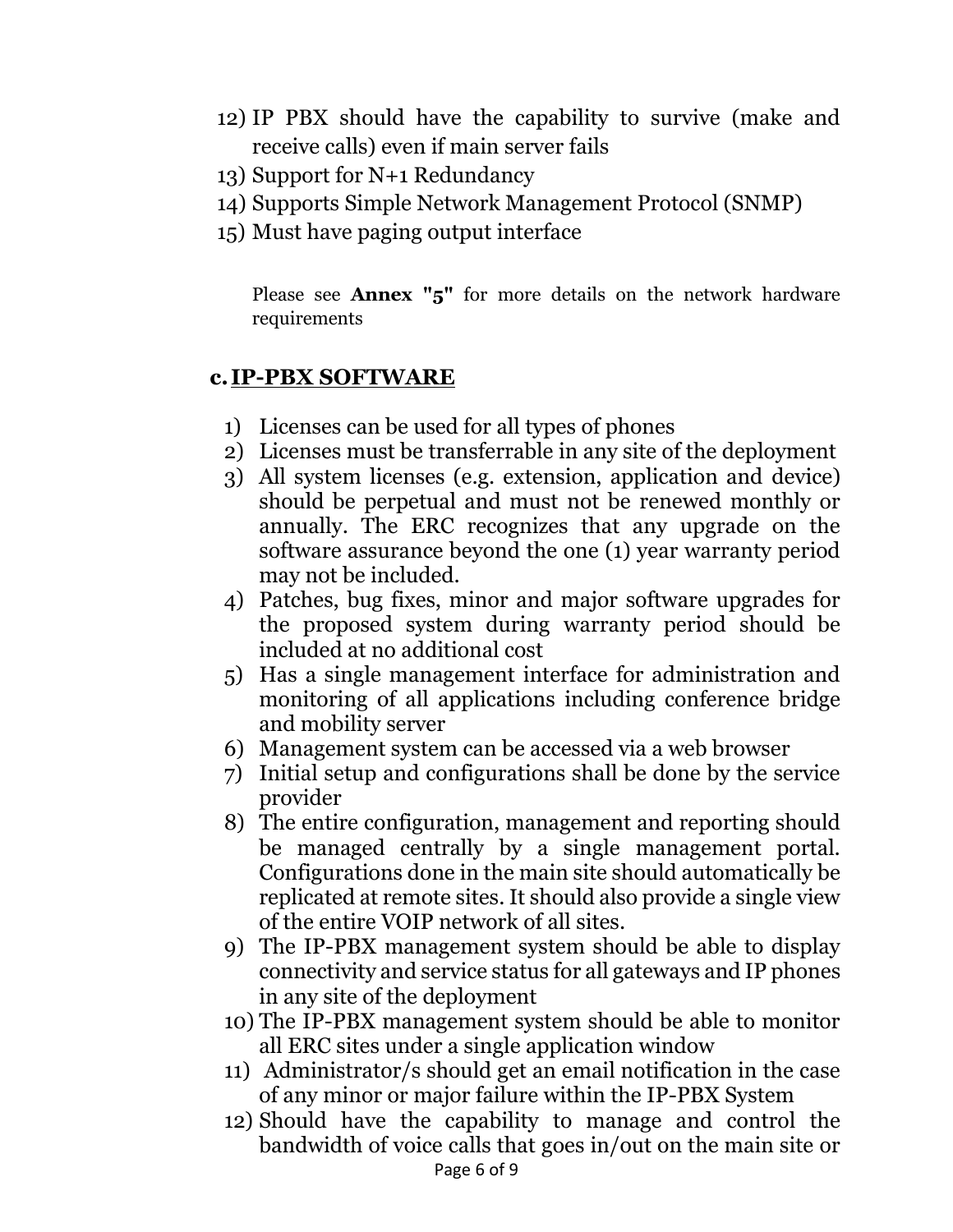remote branches

- 13) Must have real-time monitoring for all PSTN trunks
- 14) Must have user readable reporting

## **2. SUMMARY of IP-PBX TELEPHONE SYSTEM REQUIREMENTS**

| <b>Items</b>                      | <b>No. Units</b> | <b>Remarks</b>     |
|-----------------------------------|------------------|--------------------|
| 1. PSTN Connection                |                  | Existing           |
|                                   |                  | (PLDT ISDN PRI E1) |
| 2. IP-PBX Hardware                |                  | To be delivered by |
| 3. IP-PBX Software (including all |                  | Contractor         |
| licenses)                         |                  |                    |
| 4. IP Telephone                   | 108              |                    |
| 5. PC-based Attendant Console     |                  |                    |

# **3. OTHER INCLUSIONS**

- a. Documentation of the IP Telephone System upgrade to include at the minimum:
	- 1) Manual of operations
	- 2) Connection diagrams
- b. Trainings:
	- 1) Administrative three 4-hour sessions
	- 2) End-user seven 4-hour sessions

## **C. Other Requirements**

Contractor must ensure that service providers are physically and mentally fit to perform the work and compliant with ERC Health protocols.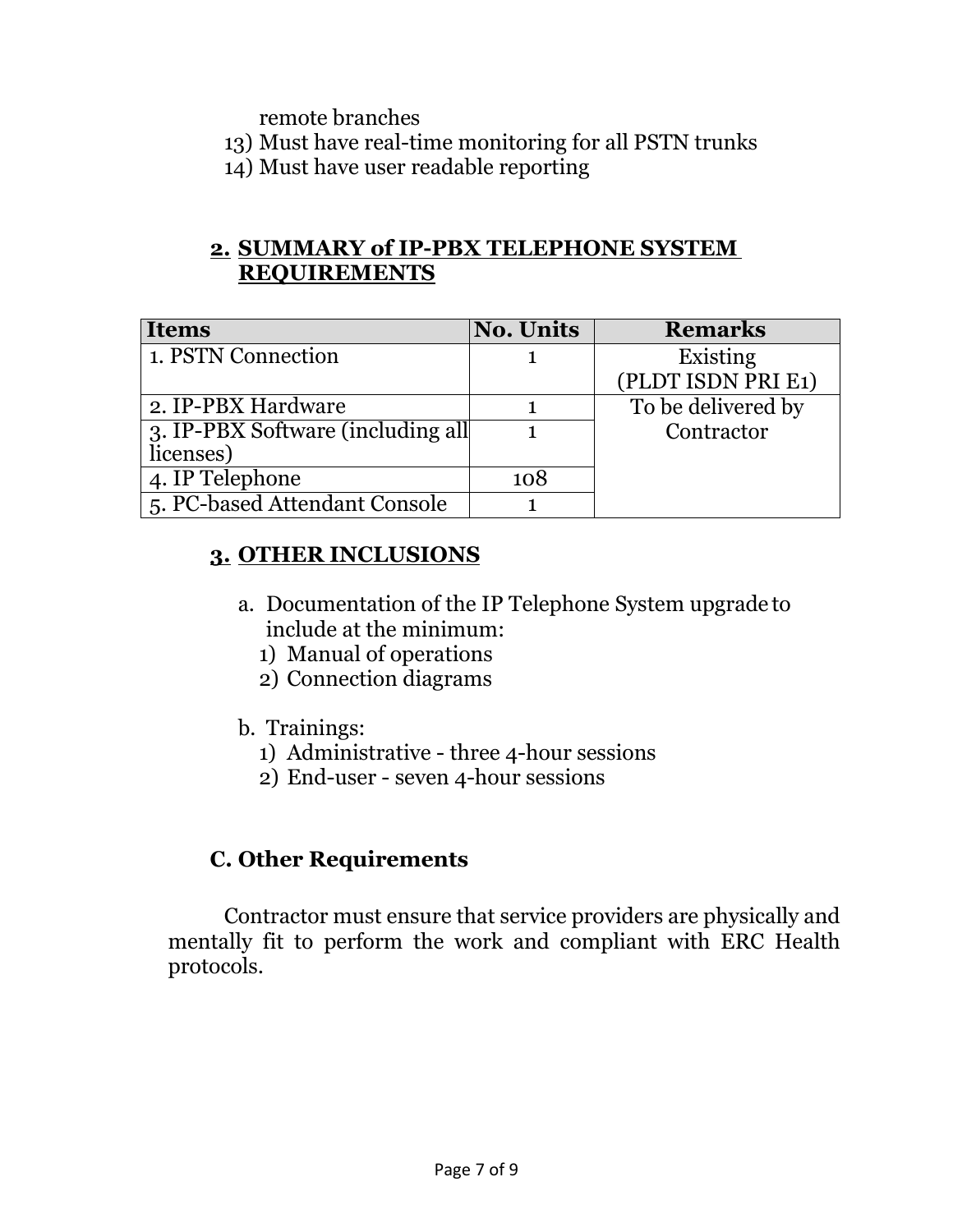## **VIII. WARRANTY and MAINTENANCE**

- 1. One (1) year warranty on hardware and software
- 2. One (1) year onsite and phone support
- 3. Project management and support of IP Telephone System Upgrade within ninety (90) days

## **IX. PAYMENT SCHEME**

- 1. 20% of the payment shall be released upon delivery of the equipment on the site. For the equipment to be delivered on the site, please refer to Summary of IP-PBX Telephone System Requirements under Section VII.B.2.
- 2. The remaining 80% will be released upon 100% completion of the project including all administrative and user training(s).
- 3. Upon cancellation, the 20% initial payment must be returned to ERC.

# **X. LIQUIDATED DAMAGES**

1. Where the service provider refuses or fails to satisfactorily complete the work within the specified contract time, plus any extension time duly granted and is hereby in default under the contract, the service provider shall pay ERC for liquidated damages, and not by way of penalty, an amount, as provided in the conditions of the contract, equal to one tenth  $(1/10)$  of one percent (1%) of the cost of the unperformed portion for every day of delay. The maximum deduction shall be ten percent (10%) of the amount of the contract, of which ERC shall have the discretion to terminate the contract without prejudice to any other action or remedy it may take to recover the losses incurred as a result of the service provider's failure/non-performance, including but not limited to forfeiture of performance security and/or blacklisting of the latter.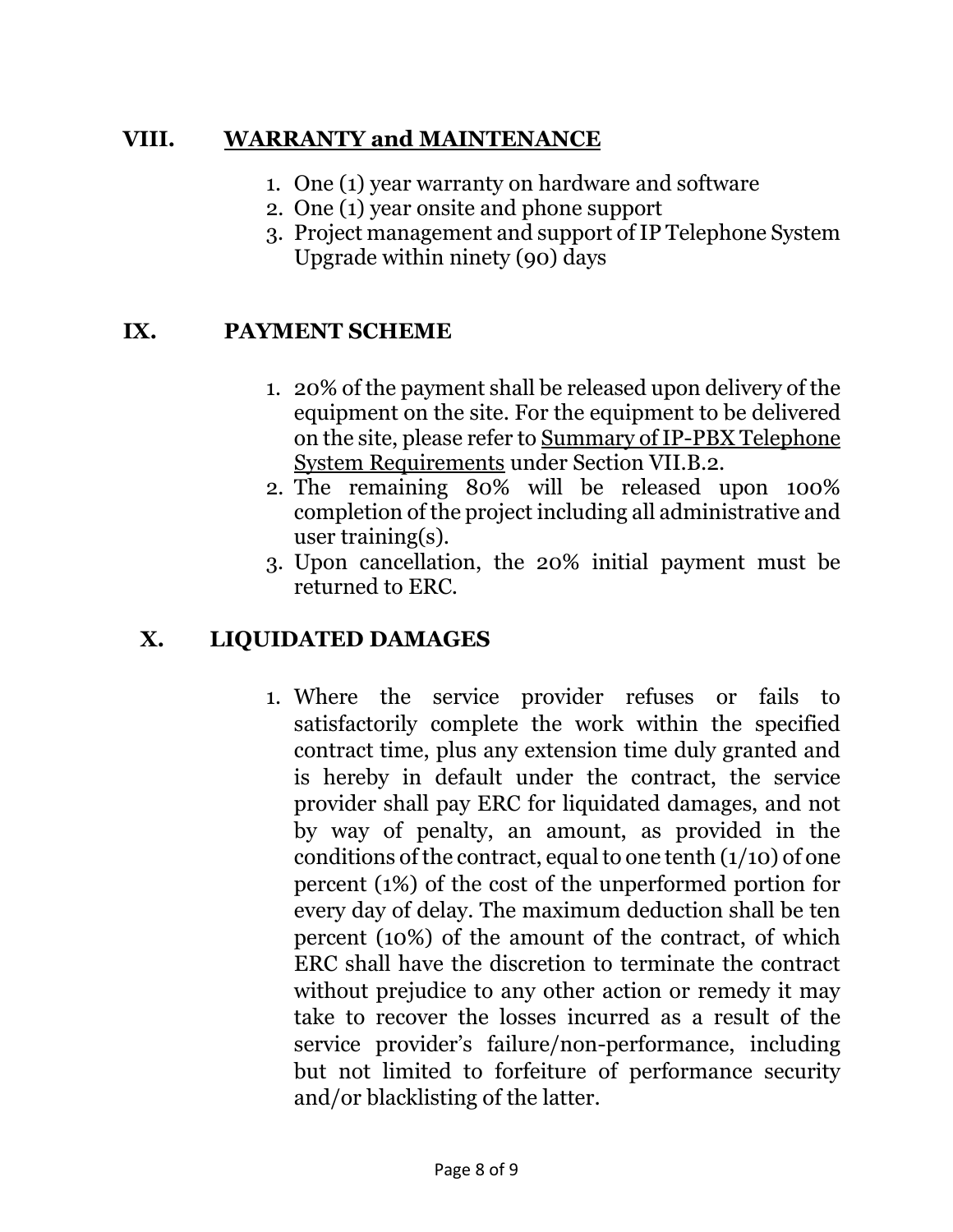2. For entitlement to such liquidated damages, ERC need not prove the damages actually incurred. Said damages in any amount shall be deducted from any money due or which may become due the service provider under the Contract and/or collect such liquidated damages from the retention money or other securities posted by the service provider at the ERC's convenience.

## **XI. RESERVATION CLAUSE**

The Energy Regulatory Commission (ERC) reserves the right to reject any end all bids, declare a failure of bidding or not award the contract at any time prior to contract award in accordance with Section 41 of R.A. 9184 and its IRR, without thereby incurring any liability to the affected bidder or bidders.

an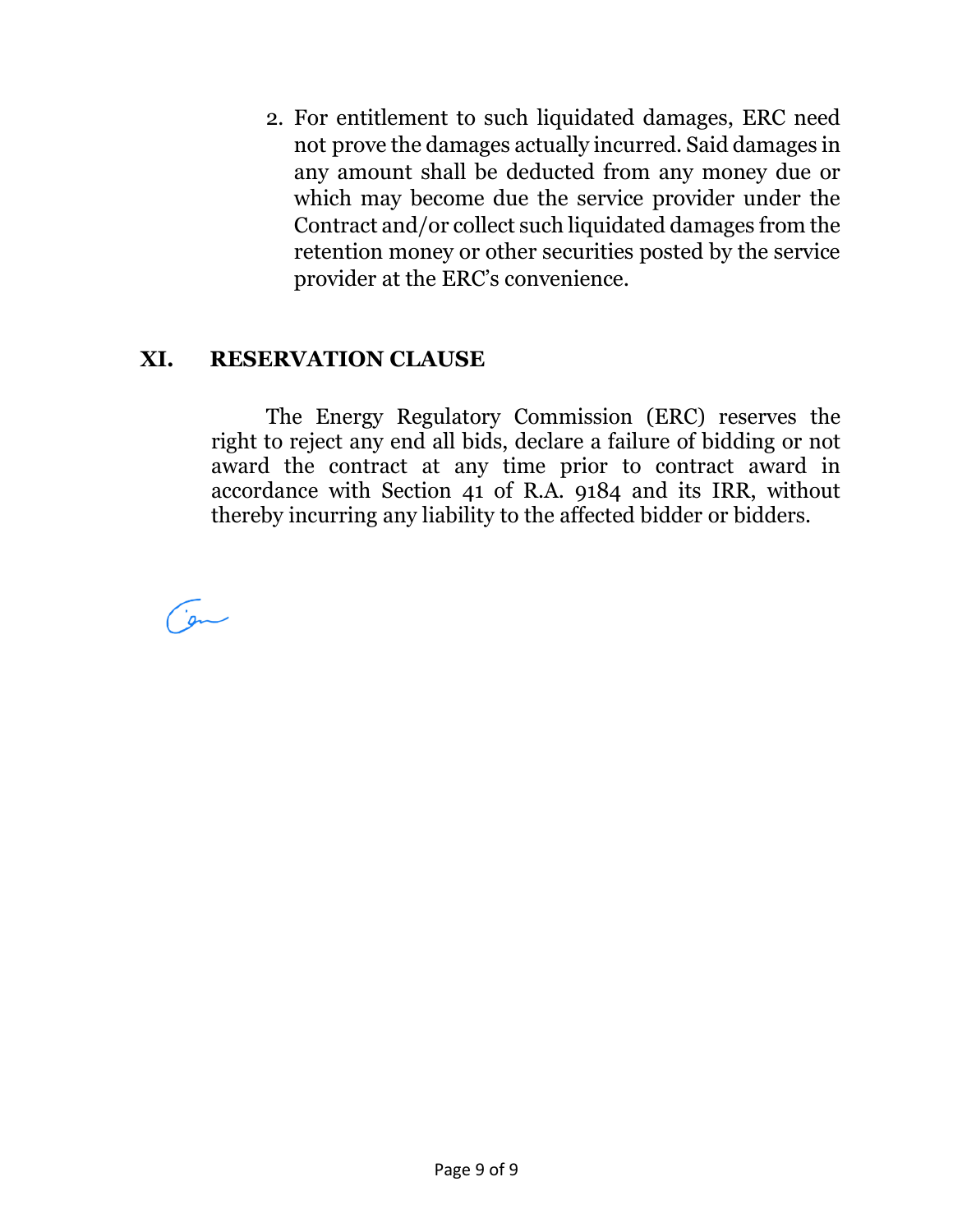#### **Features of Different Type of IP Phone**

- **A. 41 Units of IP Phones of Executive level IP Phones w/ VPN capability with the following features:**
	- 1) Colored graphics display;
	- 2) Minimum of 8 Callappearances;
	- 3) Must support industry standard SIPprotocol
	- 4) Must have standards-based codec support for the following codecs: G.711 uLaw/aLaw and G.729a; G.722; G.723; and G.726codecs;
	- 5) Support for Power over Ethernet(PoE);
	- 6) Speakerphone capability;
	- 7) Must have Dual Ethernet (at least 10/100/1000 Mbps) line interface, Secondary Ethernet interface (at least 10/100/1000 Mbps);
	- 8) Feature keys:
		- 8.1) Transfer;
		- 8.2) Conference;
		- 8.3) Hold;
		- 8.4) Call History;
		- 8.5) Voicemail;
		- 8.6) Directory;
		- 8.7) Volume; and
		- 8.8) Mute.
	- 9) Message Waiting Indicator;
	- 10) Visual Voicemail;
	- 11) Ring tone selection;
	- 12) Supports Secure Real-Time Transport Protocol(SRTP);
	- 13) Supports at least 6 octaves of sound quality; and
	- 14) Embedded VPN client.

#### **B. 65 Units of Entry Level IP Phones (2 Liner) with the following features:**

- 1) Backlit display;
- 2) 2 Call appearances:
- 3) Must support industry standard SIPprotocol;
- 4.)Must have standards-based codec support for the following codecs: G.711 uLaw/aLaw and G.729a; G.722; G.723; and G.726 codecs;
- 5) Support for Power over Ethernet(PoE);
- 6) Speakerphone capability;
- 7) Built-in Headset port;
- 8) Must have Ethernet (at least 10/100 Mbps) line interface, Secondary Ethernet interface (at least 10/100Mbps);
- 9) Feature keys:
	- 9.1) Transfer;
	- 9.2) Conference;
	- 9.3) Hold;
	- 9.4) Redial/History;
	- 9.5) Voicemail;
	- 9.6) Directory;
	- 9.7) Volume; and
	- 9.8) Mute;
- 10) Ring tone selection;
- 12) Voicemail;
- 13) Supports Secure Real-Time Transport Protocol(SRTP);
- 14) Supports at least 6 octaves of sound quality; and
- 15) Embedded VPN client.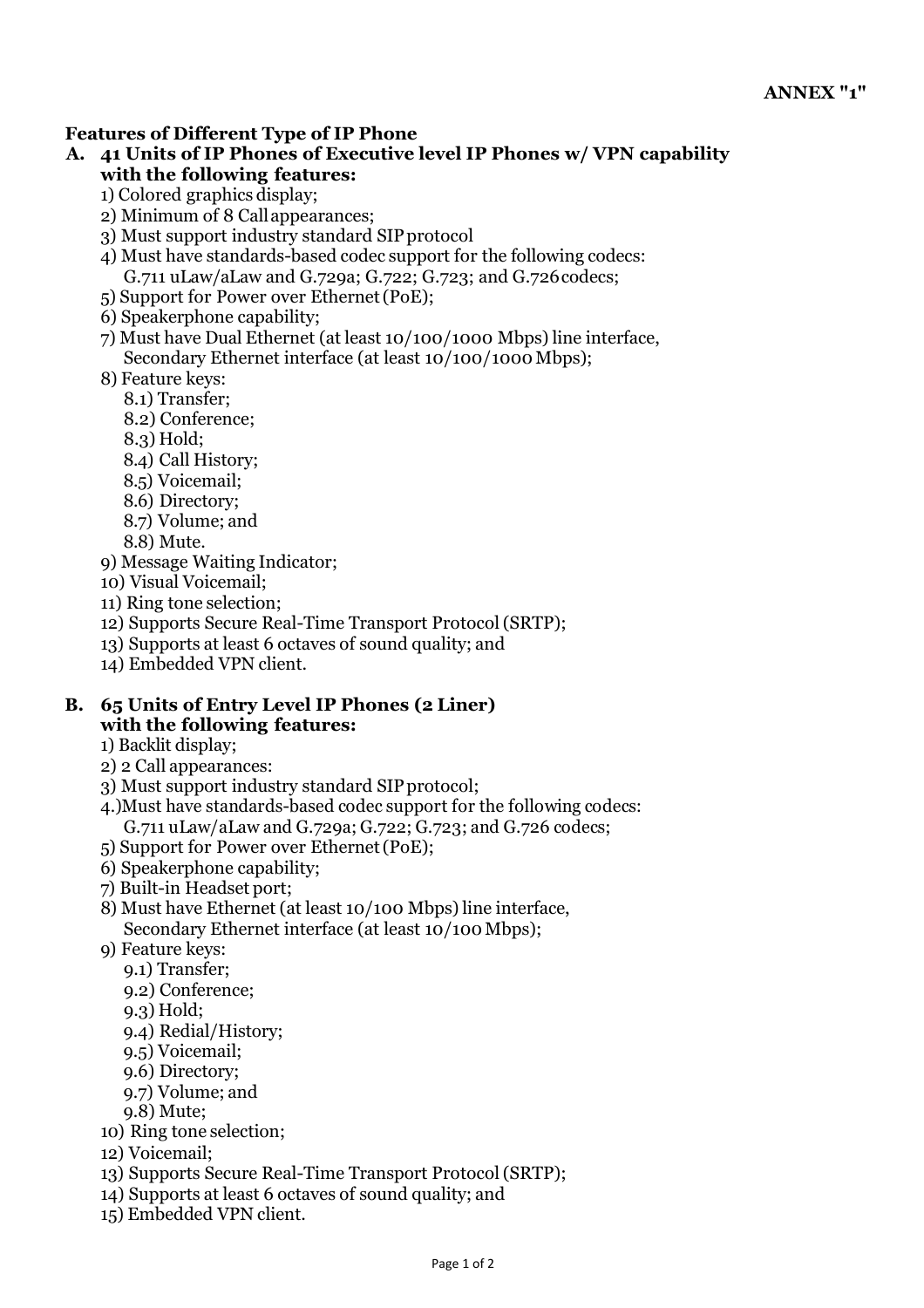#### **C. 2 Units Enterprise Grade IP Conference Phone with the following features:**

- 1) Colored graphicdisplay;
- 2) Gesture-based, multitouch-capable capacitive touch screen;
- 3) Must support industry standard SIP protocol or Microsoft Lync 2013/Skype for Business SIP;
- 4) Must have standards-based codec support for the following codecs:
	- G.711 uLaw/aLaw; G.729ab; G.722; G.722.1; G.722.1C; G.723; and G.726 codecs;
- 5) Support for Power over Ethernet(PoE);
- 6) Shared call/bridged line appearance;
- 7) Aside from being an IP endpoint, the conference phone should also support both wired and wireless connection via USB and Bluetooth;
- 8) Two-port gigabit Ethernet switch;
- 9) 802.11 a/b/g/n (Wi-Fi) network connectivity; and
- 10) Can be upgraded to become a videoconferencingsystem.

#### **D. 1 Unit PC-Based Attendant Console**

- 1) Drag and drop transfer;
- 2) Click to Answer;
- 3) Conference;
- 4) Intercom;
- 5) Contacts list;
- 6) Presence or Availability Status;
- 7) Call History;
- 8) Queued Calls Information;
- 9) Queue Call Pickup; and
- 10) Add, edit and view notes tocalls.
- *Note:* This unit will be placed at the Data Center

$$
\overline{\mathbf{y}}
$$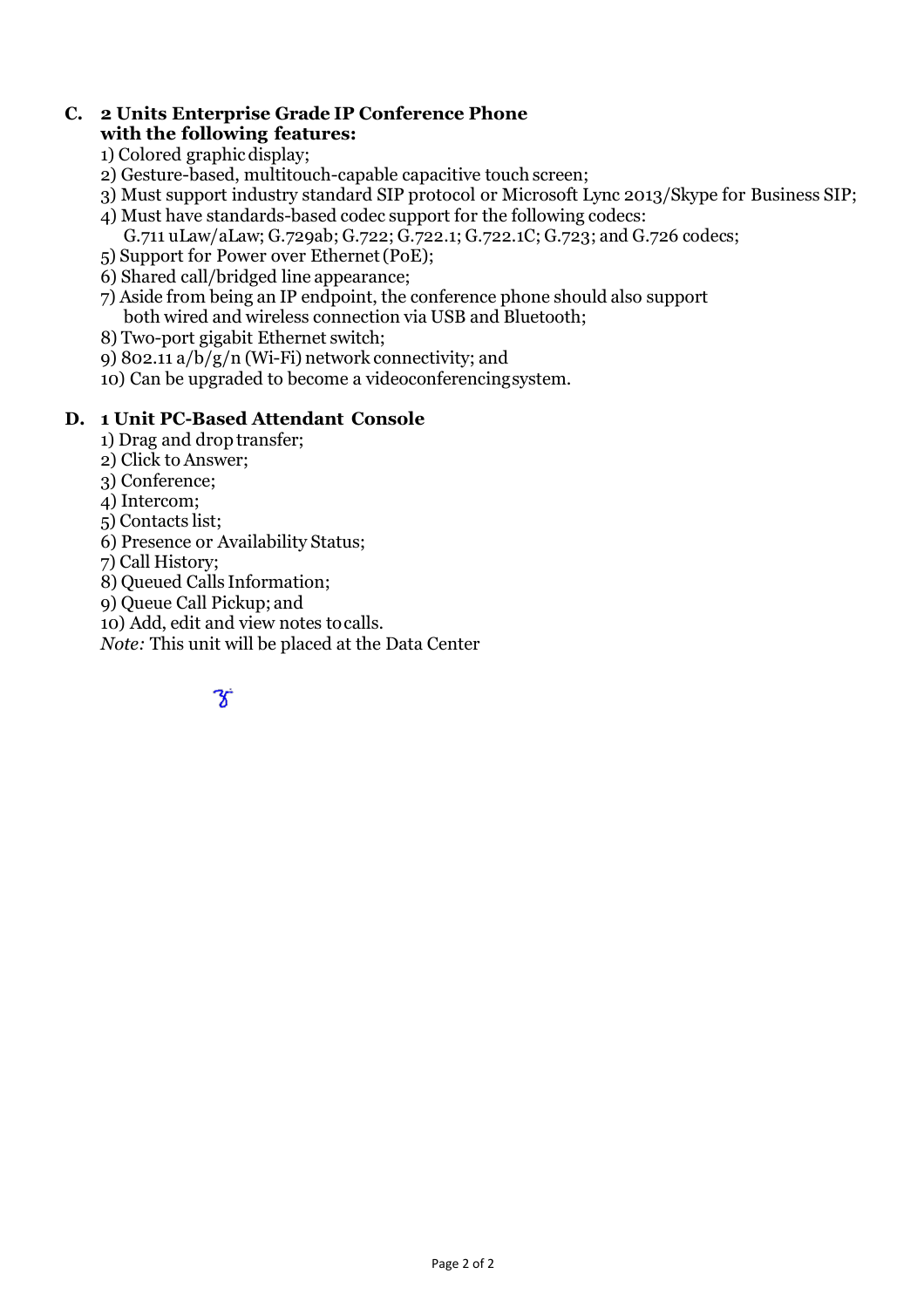#### **I. List of Deployment**

| <b>OCCM</b><br>5<br><b>OED</b><br><b>SD</b><br>1. Executive Level (41)<br>DC<br>27<br><b>COA</b><br>1<br>OCCM Sec.<br>8<br>OED Sec.<br>SD Sec.<br>COA Sec.<br>IAD<br>$OGCS$ (CRD=2; BAC=1)<br>3<br>FAS (HRMD=2, GSD=2, AD=1, BD=2)<br>2. Entry Level $(65)$<br>LS (LDCC=1, LDNRC=1, LDRC = $1$ )<br>3<br>PPIS (PID=1, PD=1, IDMD=1, MISD=2)<br>5<br>ROS (SD=2, IED GenCo=2, IED DU=2, IED Adju=2, TRD=3)<br>11<br>MOS (MD=1, CSD=3, VAOD=2, MAOD=2)<br>10<br>$CAS (MD=1, CSD=3, VAOD=2, MADD=2)$<br>8<br>Boardroom<br>3. Conference<br>1<br>Phone $(2)$<br><b>BAC</b> | <b>Typr of IP Phone</b> | <b>Service/Division</b> | <b>Number of Users</b> |
|-----------------------------------------------------------------------------------------------------------------------------------------------------------------------------------------------------------------------------------------------------------------------------------------------------------------------------------------------------------------------------------------------------------------------------------------------------------------------------------------------------------------------------------------------------------------------|-------------------------|-------------------------|------------------------|
|                                                                                                                                                                                                                                                                                                                                                                                                                                                                                                                                                                       |                         |                         |                        |
|                                                                                                                                                                                                                                                                                                                                                                                                                                                                                                                                                                       |                         |                         |                        |
|                                                                                                                                                                                                                                                                                                                                                                                                                                                                                                                                                                       |                         |                         |                        |
|                                                                                                                                                                                                                                                                                                                                                                                                                                                                                                                                                                       |                         |                         |                        |
|                                                                                                                                                                                                                                                                                                                                                                                                                                                                                                                                                                       |                         |                         |                        |
|                                                                                                                                                                                                                                                                                                                                                                                                                                                                                                                                                                       |                         |                         |                        |
|                                                                                                                                                                                                                                                                                                                                                                                                                                                                                                                                                                       |                         |                         |                        |
|                                                                                                                                                                                                                                                                                                                                                                                                                                                                                                                                                                       |                         |                         |                        |
|                                                                                                                                                                                                                                                                                                                                                                                                                                                                                                                                                                       |                         |                         |                        |
|                                                                                                                                                                                                                                                                                                                                                                                                                                                                                                                                                                       |                         |                         |                        |
|                                                                                                                                                                                                                                                                                                                                                                                                                                                                                                                                                                       |                         |                         |                        |
|                                                                                                                                                                                                                                                                                                                                                                                                                                                                                                                                                                       |                         |                         |                        |
|                                                                                                                                                                                                                                                                                                                                                                                                                                                                                                                                                                       |                         |                         |                        |
|                                                                                                                                                                                                                                                                                                                                                                                                                                                                                                                                                                       |                         |                         |                        |
|                                                                                                                                                                                                                                                                                                                                                                                                                                                                                                                                                                       |                         |                         |                        |
|                                                                                                                                                                                                                                                                                                                                                                                                                                                                                                                                                                       |                         |                         |                        |
|                                                                                                                                                                                                                                                                                                                                                                                                                                                                                                                                                                       |                         |                         |                        |
|                                                                                                                                                                                                                                                                                                                                                                                                                                                                                                                                                                       |                         |                         |                        |
|                                                                                                                                                                                                                                                                                                                                                                                                                                                                                                                                                                       |                         |                         |                        |
|                                                                                                                                                                                                                                                                                                                                                                                                                                                                                                                                                                       |                         |                         |                        |
|                                                                                                                                                                                                                                                                                                                                                                                                                                                                                                                                                                       |                         |                         |                        |

F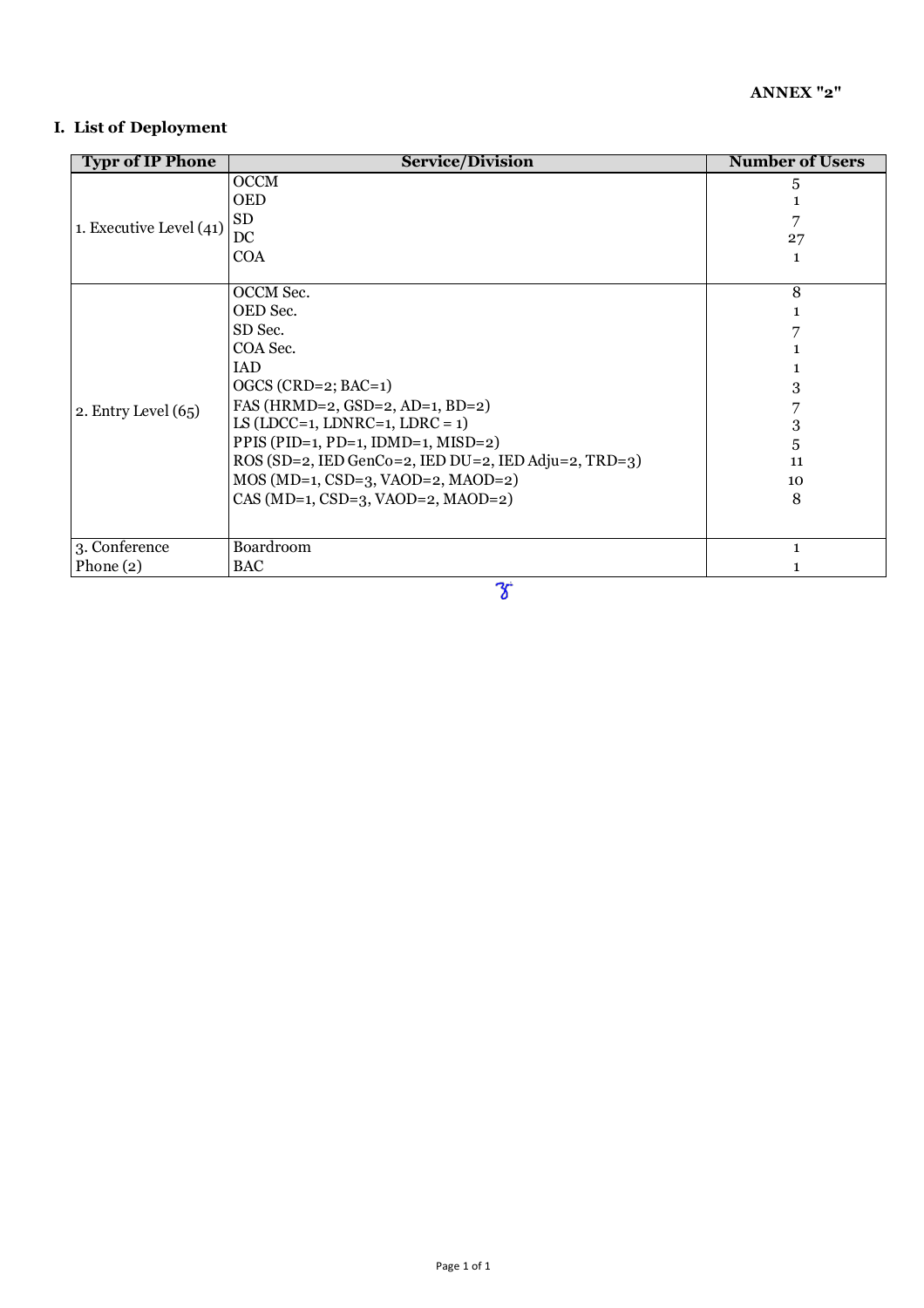#### **IP-PBX System Features shall include but not limited to the following:**

- 1. Account Codes;
- 2. Automated Attendant;
	- 2.1. At least two hundred (200) channels to support PSTN trunks
	- 2.2. Backup Auto Attendant in case the main AA source fails
	- 2.3. Dial by name functionality
	- 2.4. Scheduled Greetings (On andOff Hours, Holiday)
- 3. Automatic Call Distribution (ACD) with Reports;
- 4. Call Forwarding;
- 5. Call Pick-up;
- 6. Call Waiting;
- 7. Call Recording;
- 8. Conferencing (6-party);
- 9. Direct Inward Dialing (DID);
- 10. Redial;
- 11. Music on Hold;
- 12. Paging (Global via overhead PA systems or selective via IP Phone speaker);
- 13. Transfer;
- 14. Point-to point video calling via softphone;
- 15. Web conferencing (Desktop sharing during audio conferencing session);
- 16. Call detail reports(User, Trunk, LAN/WAN reports);
- 17. Access for remote phones or softphones of teleworkers;
- 18. Voicemail;
- 19. Call quality reports (Packet loss, MOS, Jitter and Packet (Capture); and
- 20. Call Distribution (Circular, Longest Idle, Simultaneous (Ring).

F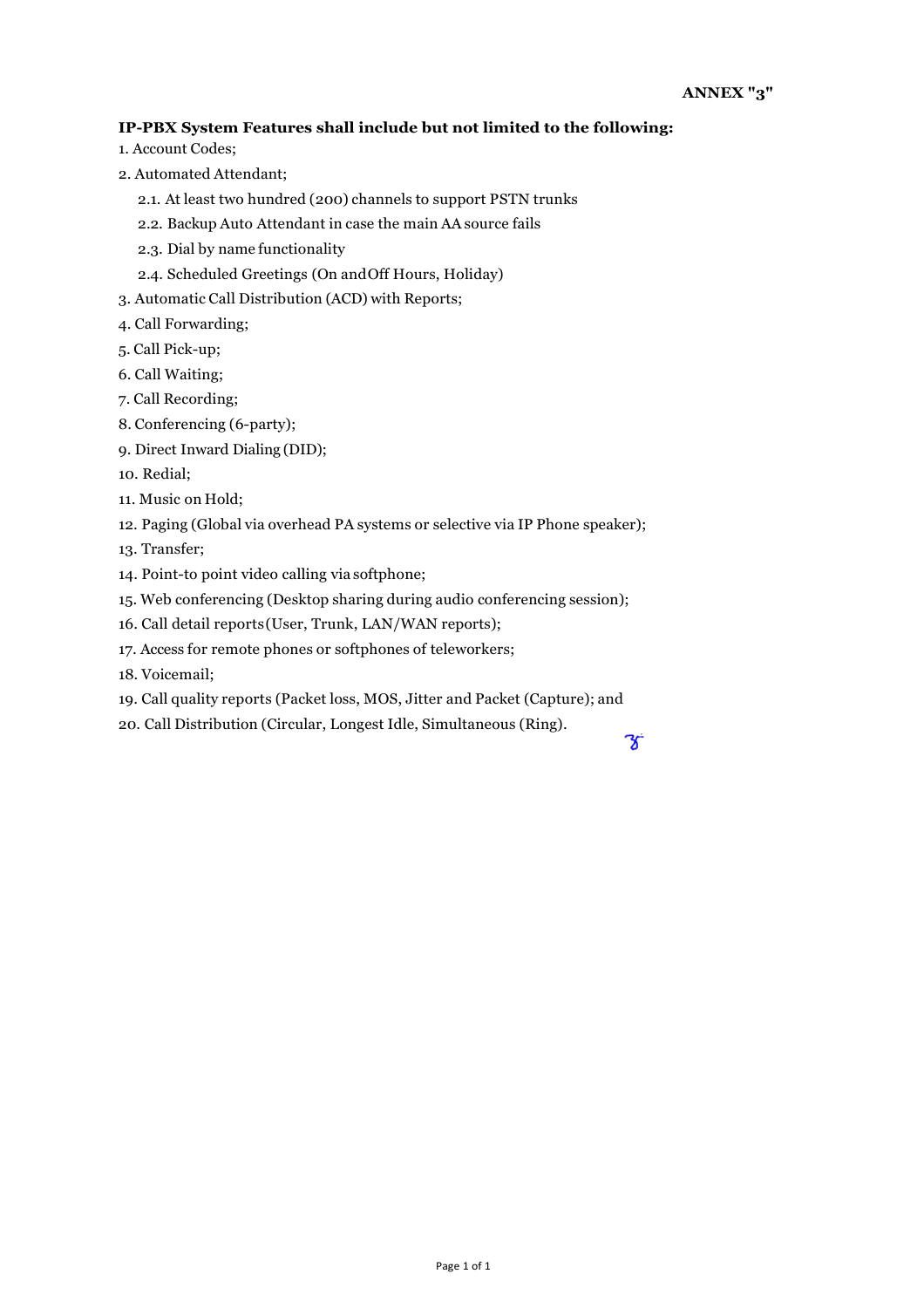#### **Unified Communications (UC) Functionalities for all users shall include but not limited to the following:**

 $\mathcal{C}$ 

- 1. UC desktop client (Windows andMAC);
- 2. Presence or Availability Status;
- 3. Instant Messaging;
- 4. Voicemail;
- 5. Office Applications Integration for MicrosoftOutlook;
	- 5.1. Voicemail integration
	- 5.2. Calendar integration
	- 5.3. Contacts integration
	- 5.4. Presence integration
- 6. Directory integration via Microsoft Active Directory orLDAP;
- 7. Call History;
- 8. Conference bridge visibility and control;
- 9. Web and application dialer;and
- 10. Add, edit and view notes tocalls.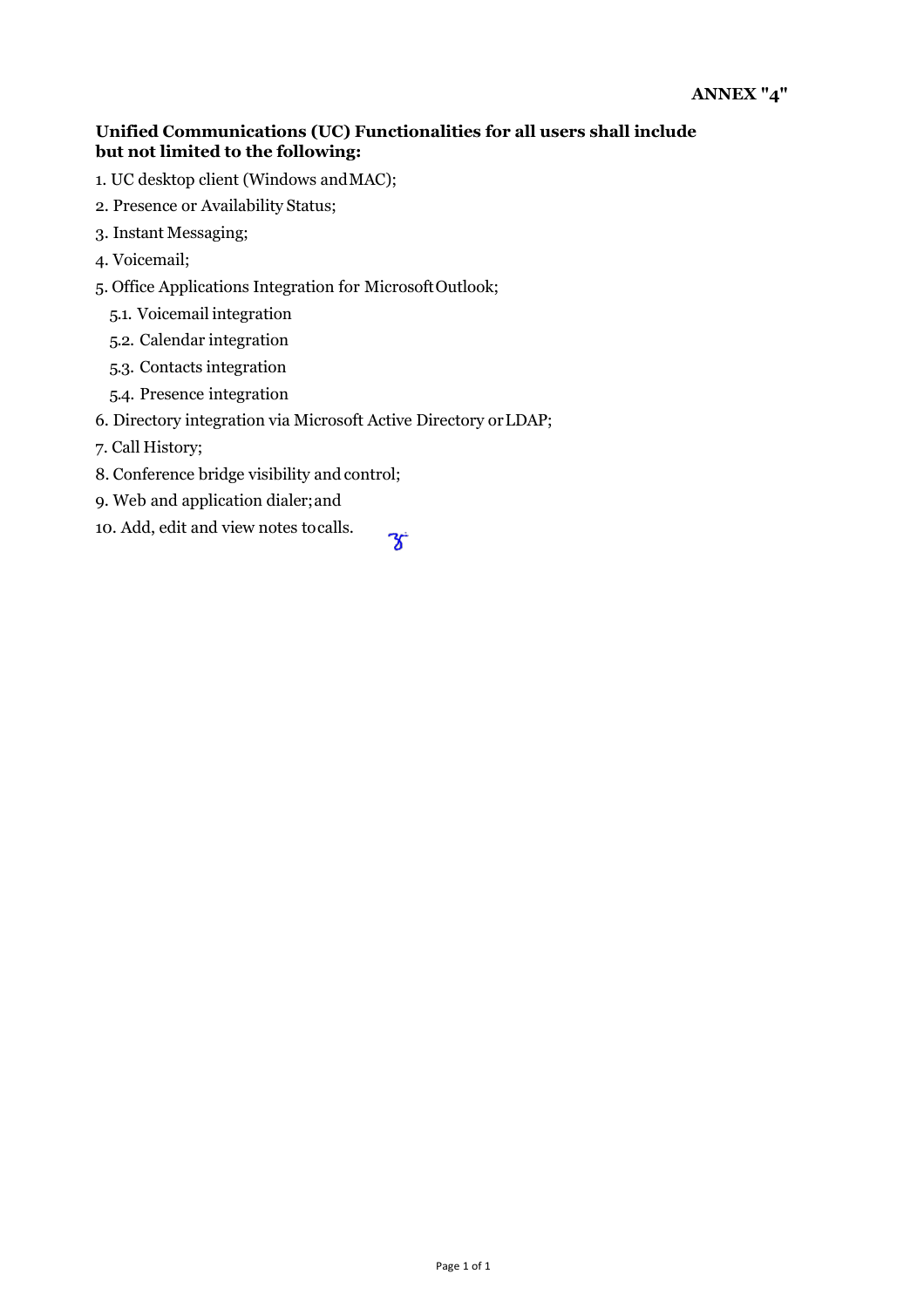#### **NETWORK REQUIREMENTS**

#### **Enterprise Grade PoE Switch Features:**

- 1. 24 ports 10/100/1000BASE-T, 4 SFP combo, 41GbE unpopulated SFP upgradable to 10GbE SFP+;
- 2. Support for up to 128Gbps switch bandwidth and 95.2Mpps frame forwarding rate;
- 3. 1GB system memory and 4GB Flash memory;
- 4. Support 802.3ad LinkAggregation, 802.1W RSTP, 802.1s MSTP and PVST+;
- 5. Support for up to 128 load sharing trunks, up to 8 members per trunk;
- 6.Support Multi Chassis link aggregation group to address bandwidth limitations and improve network resiliency;
- 7. Support up to 4000 Port-based or Protocol-based or 802.1Q or 802.1ad VLANs;
- 8. Support Private VLAN, VLAN Translation, and VLAN aggregation;
- 9. Support IP static routing, RIP v1/v2 routing features;
- 10. Support 4 active OSPF and OSPFv3interfaces;
- 11. Support Equal Cost Multi Path for IPv4 and IPv6;
- 12. Support IGMP v1/v2/v3 and PIM snooping;
- 13. Support PIM-SM Edge, PIM-SSMEdge;
- 14. Support static multicast routing;
- 15. Support IPv6 static routing andRIPng;
- 16. Support ITU-T G.8032 Ethernet Ring Protection Switching or equivalent with sub-50 ms recovery;
- 17. Support IEEE P802.1Qaz DCBX (Data Center Bridging eXchange) to exchange configuration information with directly connected peers;
- 18. Support framework of event-driven activation of CLI scripts which can leverage any system event log message as an event trigger, the most popular use cases are time/user/ location-based dynamic security;
- 19. Support Kerberos snooping to work with Microsoft Active Directory to allow access and track users in the network. The switch can retrieve IP, MAC, VLAN, computer hostname, and port location of the user;
- 20. Support sFlow or Netflow;
- 21. Support 802.1ag L2 Pingand traceroute Connectivity Fault Management;
- 22. Support ITU-T Y.1731 Frame delaymeasurements;
- 23. Support SNMP v1/v2/v3, RMON, SMON, XML managementinterfaces;
- 24. Support Network Time Protocolserver and Client;
- 25. Support IEEE 802.1AK Multiple Registration Protocol and Multiple VLAN Registration Protocol to share VLAN information and configure the needed VLANs dynamically within a layer 2 network;
- 26. Support 802.1BA AVB to enable reliable, real-time audio/ video transmission over Ethernet for today's high-definition and time-sensitive multimedia streams with perfect Quality of Service (QoS);
- 27. Support OpenFlow to provide an external OpenFlow based SDN controller to access and control the forwarding plane of the switch;
- 28. Support up to 4 mirroringinstances;
- 29. Authenticate multiple users on a single port via 802.1X, Web or MAC at the same time to secure and provision network resources based upon the role the user or device plays withinthe network;
- 30. Support the ability to authenticate multiple users on a single port via 802.1X, Web or MAC at the same time;
- 31. Support a framework for implementing security, monitoring, and anomaly detection. The framework allows you to specify certain types of traffic that require more attention. After certain criteria for this traffic are met, the switch can either take an immediate, predetermined action, or send a copy of the traffic off-switch for analysis;